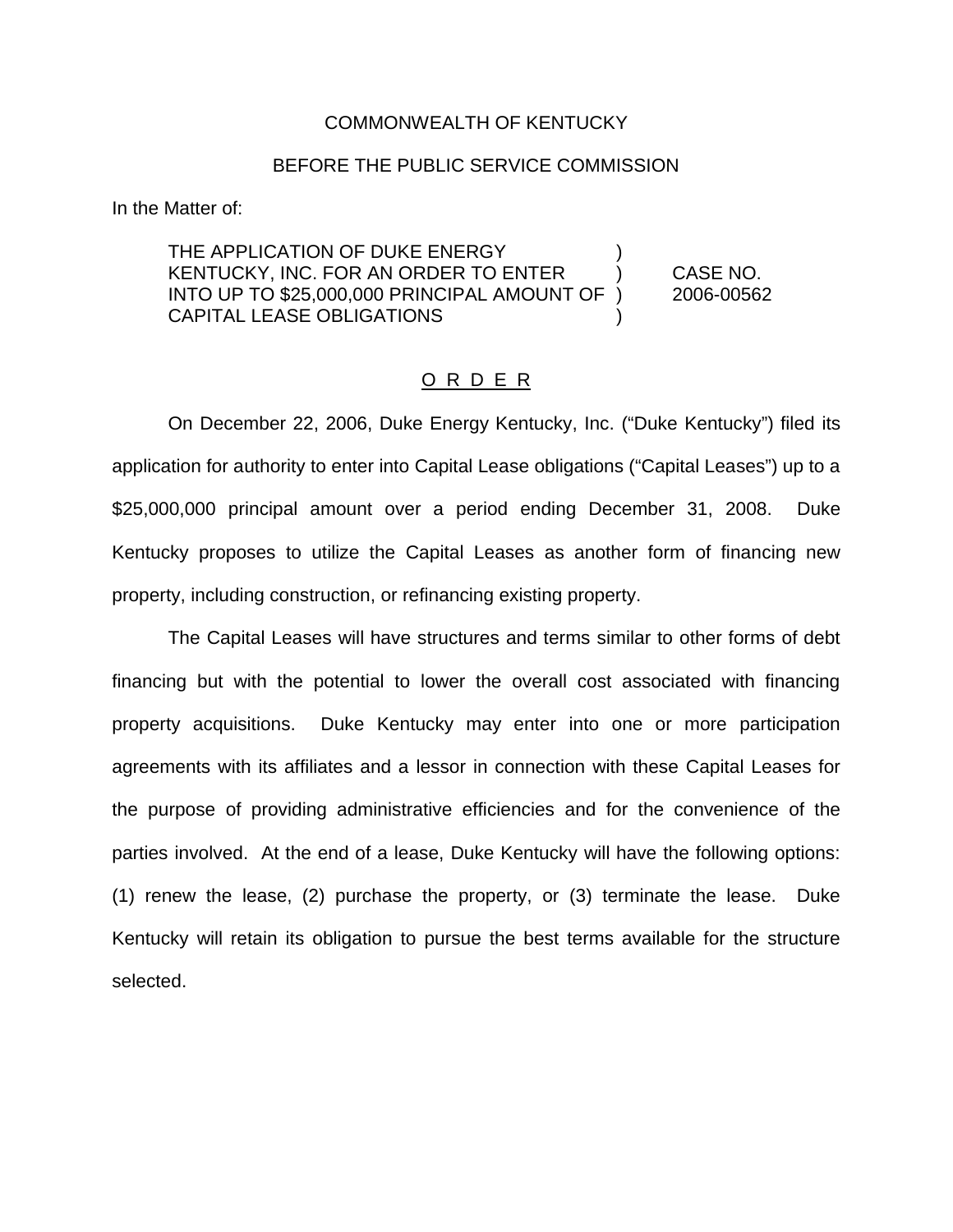The Commission had previously approved up to \$25,000,000 in Capital Leases through December 31, 2006 in Case No. 2004-00434.<sup>1</sup> In this proceeding, Duke Kentucky has noted that approximately \$21,000,000 of the Capital Lease authority from Case No. 2004-00434 remained. Duke Kentucky stated that the approximately \$4,000,000 in existing Capital Leases would be counted toward the new \$25,000,000 authorization sought in this proceeding.

The Commission, having considered the evidence of record and being otherwise sufficiently advised, finds that Duke Kentucky's entering into up to \$25,000,000 in Capital Lease obligations is for lawful objects within its corporate purposes, is necessary and appropriate for and consistent with the proper performance of its service to the public, is reasonably necessary and appropriate for such purposes, and should therefore be approved. We also find that Duke Kentucky should be required to document the Capital Leases it enters into; therefore, we will impose the documentation requirements set forth in Ordering Paragraph 3 below.

IT IS THEREFORE ORDERED that:

1. Duke Kentucky is authorized to enter into up to \$25,000,000 of Capital Leases in one or more transactions through December 31, 2008.

2. Duke Kentucky shall agree only to such terms and prices that are consistent with the parameters set out in its application.

3. Duke Kentucky shall, within 10 days after entering into a Capital Lease, file with the Commission a statement setting forth the starting date and period of the

Case No. 2004-00434, Application of The Union Light, Heat and Power Company for an Order to Enter into Up to \$25,000,000 Principal Amount of Capital Lease Obligations, final Order dated December 17, 2004.